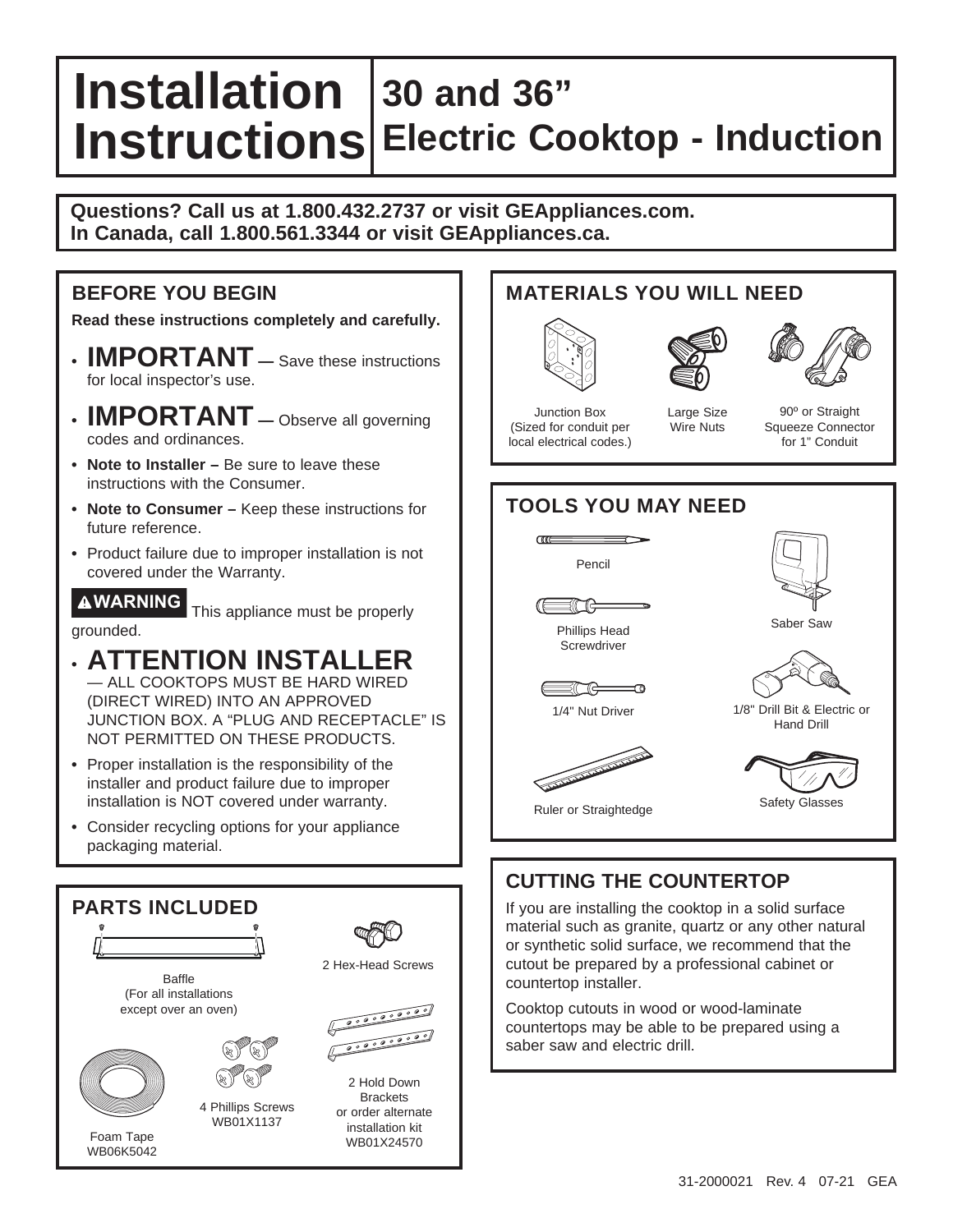# **IMPORTANT SAFETY INSTRUCTIONS**

### **FOR YOUR SAFETY**

- For Personal Safety, remove house fuse or open circuit breaker before beginning installation. Failure to do so could result in serious injury or death.
- Be sure your cooktop is installed properly by a qualified installer or service technician.
- To eliminate the risk of burns or fire due to reaching over heated surface elements, cabinet storage located above the surface units should be avoided. If cabinet storage space is to be provided, the risk can be reduced by installing a range hood that projects horizontally a minimum of 5" beyond the bottom of the cabinets. Cabinet installation above the cooktop may be no deeper than 13".
- Make sure the cabinets and wall coverings around the cooktop can withstand the temperatures (up to 200°F) generated by the cooktop.
- The cooktop should be easy to reach and lighted with natural light during the day.
- Always disconnect the electrical service to the cooktop before repairing or servicing the cooktop. This can be done by disconnecting the fuse or circuit breaker. Failure to do this could result in a dangerous or fatal shock. Know where your main disconnect switch is located. If you do not know, have your electrician show you.

### **ELECTRICAL REQUIREMENTS**

This appliance must be supplied with the proper voltage and frequency, and connected to an individual, properly grounded branch circuit, protected by a circuit breaker or a time delay fuse as noted on name plate and on the chart below.

Use the chart below to determine the minimum recommended dedicated circuit protection:

| <b>KW Rating</b><br>240V | <b>KW Rating</b><br><b>208V</b> | <b>Recommended</b><br><b>Circuit Size</b><br>(Dedicated) |
|--------------------------|---------------------------------|----------------------------------------------------------|
| ≤4.8 KW                  | ≤4.1 KW                         | 20 Amp                                                   |
| 4.9 KW-7.2 KW            | 4.2 KW-6.2 KW                   | 30 Amp                                                   |
| 7.3 KW-9.6 KW            | 6.3 KW-8.3 KW                   | 40 Amp                                                   |
| 9.7 KW-12.0 KW           | 8.4 KW-10.4 KW                  | 50 Amp                                                   |

We recommend you have the electrical wiring and hookup of your cooktop connected by a qualified electrician. After installation, have the electrician show you where your main cooktop disconnect is located.

Wiring must conform to National Electrical Code and all local electrical codes. You can get a copy of the National Electrical Code, ANSI/NFPA No. 70-Latest Edition, by writing to:

> National Fire Protection Association Batterymarch Park Quincy, MA 02269

In Canada, wiring must conform to Canadian Electrical Code (CEC).

The cooktop conduit wiring is approved for copper wire connection only, and if you have aluminum house wiring, you must use special UL approved connectors for joining copper to aluminum. In Canada, you must use special CSA approved connectors for joining copper to aluminum.

You must use a two-wire, three conductor 208/240 VAC, 60 Hertz electrical system. A white (neutral) wire is not needed for this unit. The cooktop must be installed in a circuit that does not exceed 125 VAC nominal to ground.

Refer to the name plate on your cooktop for the KW rating for your cooktop.

These cooktops require 40 amp service for 30" units, 50 amp service for 36" units.

| Name plate location |  |
|---------------------|--|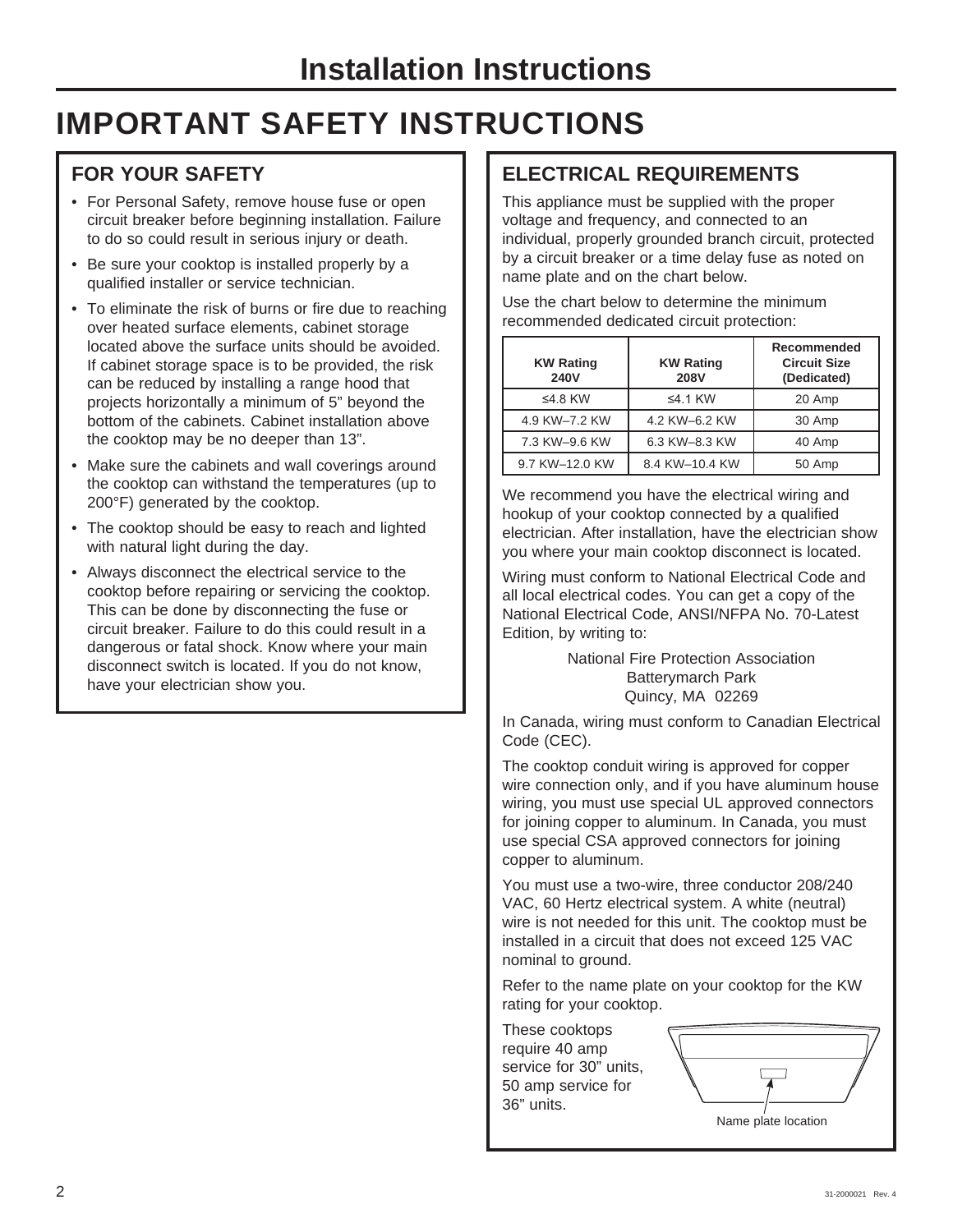# **PRE-INSTALLATION CHECKLIST**

### **BEFORE YOU BEGIN**

**WARNING** The electrical power to the cooktop supply line must be shut off while connections are being made. Failure to do so could result in serious injury or death.

**A** When preparing the cooktop opening, make sure the inside of the cabinet and the cooktop do not interfere with each other. (See section on preparing the opening.)

**B** Remove packaging materials and literature package from the cooktop before beginning installation.



**C** Be sure to place all literature, Owner's Manual, Installations Instructions, etc. in a safe place for future reference.

**D** Make sure you have all the tools and materials you need before starting the installation of the cooktop.

**E** Your home must provide the adequate electrical service needed to safely and properly use your cooktop. (Refer to section on electrical requirements.)

| $E$ When installing your cooktop in your home, |
|------------------------------------------------|
| make sure all local codes and ordinances are   |
| followed exactly as stated.                    |

**G** Make sure the wall coverings, countertop and cabinets around the cooktop can withstand heat (up to 200°F) generated by the cooktop.

**H** Installing cooktop in combination with other **products.** Both products must be installed according to their specific product installation instructions. Consideration must be given to the separate electrical requirements and locations:

Over one or two wall ovens:

 • Only certain models may be installed over wall ovens. The wall oven and cooktop will both have a label stating which models are approved in combination.

Over a Microwave:

 • See microwave installation instructions for how to install a microwave under a cooktop. For vertical dimension of cooktop, see Approximate Cooktop Dimensions section.

In combination with telescopic downdraft vent:

 • See telescopic downdraft vent instructions for how to install a vent behind a cooktop.

 • The countertop must have a deep flat surface to accommodate the combined installation of the cooktop and vent.

 • Allow 12" clearance between the inlet air ports on the bottom of the unit.

Over a warming drawer:

See warming drawer instructions for how to install a warming drawer under a cooktop. For vertical dimension of cooktop, see Approximate Cooktop Dimensions section.

**II** Monogram Flush Mount Kit

 • If you intend to mount your cooktop flush to the counter, please order kit number JXFLUSH1. The flush mount kit provides supplemental cut-out instructions to mount the product flush with the counter.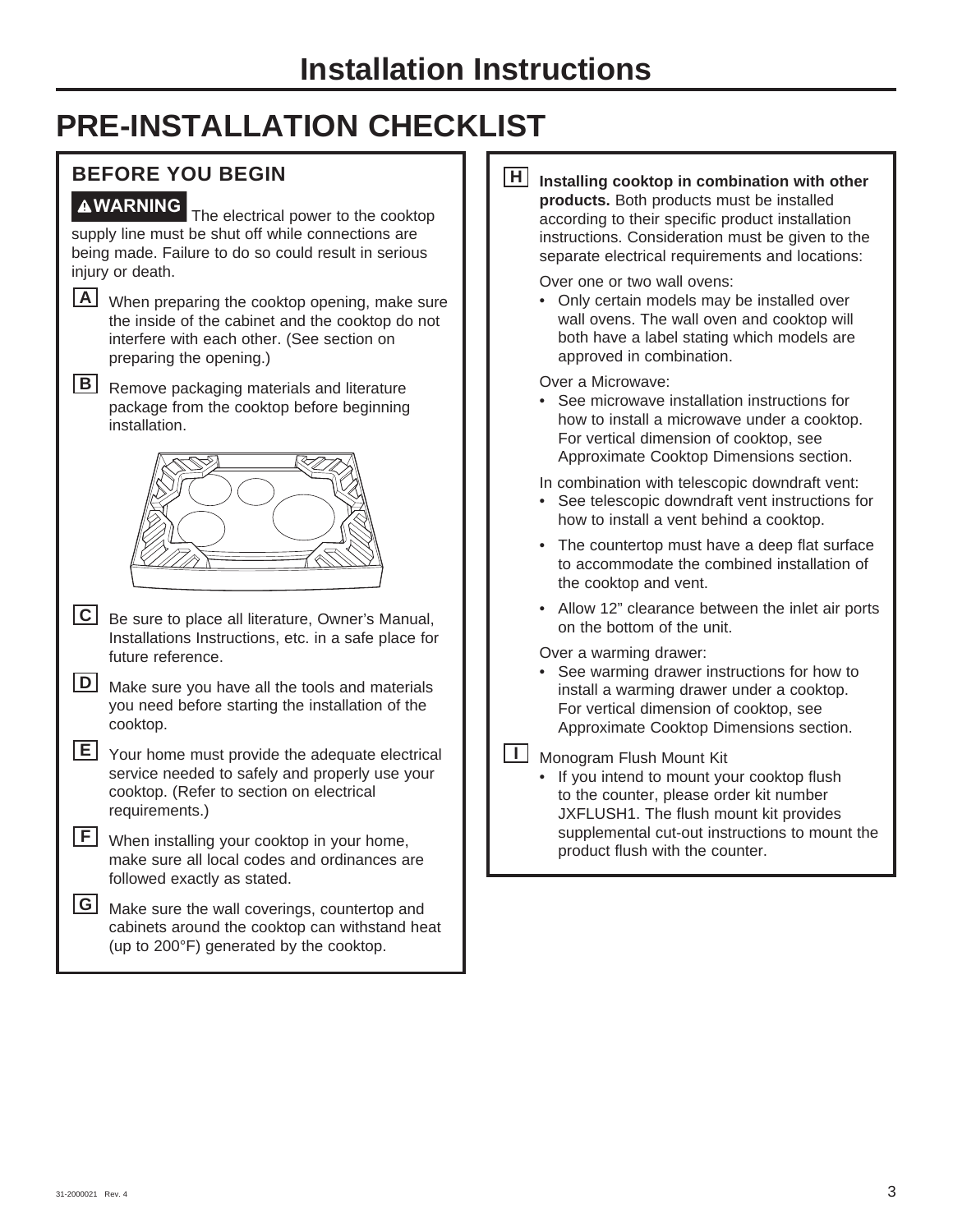# **PREPARING THE OPENING**

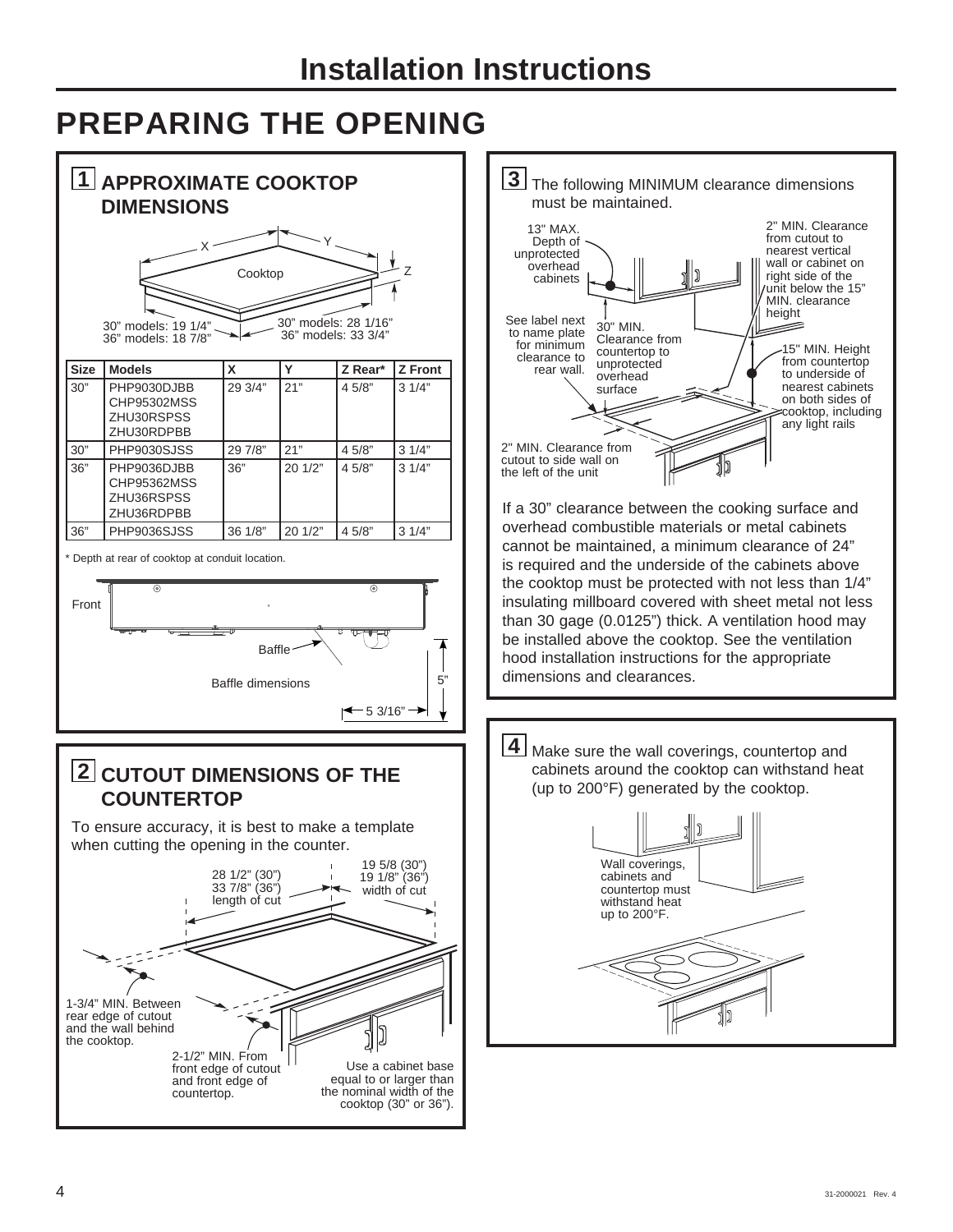# **Installation Instructions**

# **PREPARING THE OPENING (Cont)**

## **5 VERTICAL CLEARANCES**

Allow 3" minimum vertical clearance for air space from the cooktop bottom (or 5-7/8" minimum depth from the countertop) to any combustible surfaces, such as the top of a cabinet drawer.



**6 FOR AMERICANS WITH DISABILITIES ACT (ADA) FORWARD APPROACH INSTALLATION ONLY**

5"

Allow 5" minimum depth between the countertop and an enclosure.

**NOTE:** The enclosure must be made of at least 1/4" wood material. Also, an access panel is required for the junction box, hold-down brackets, and service.

# **INSTALLING THE COOKTOP**



## **3 INSTALL BAFFLE**

Secure the baffle to the cooktop with screws.

**NOTE:** Do not install the baffle when the cooktop is installed over a single oven.

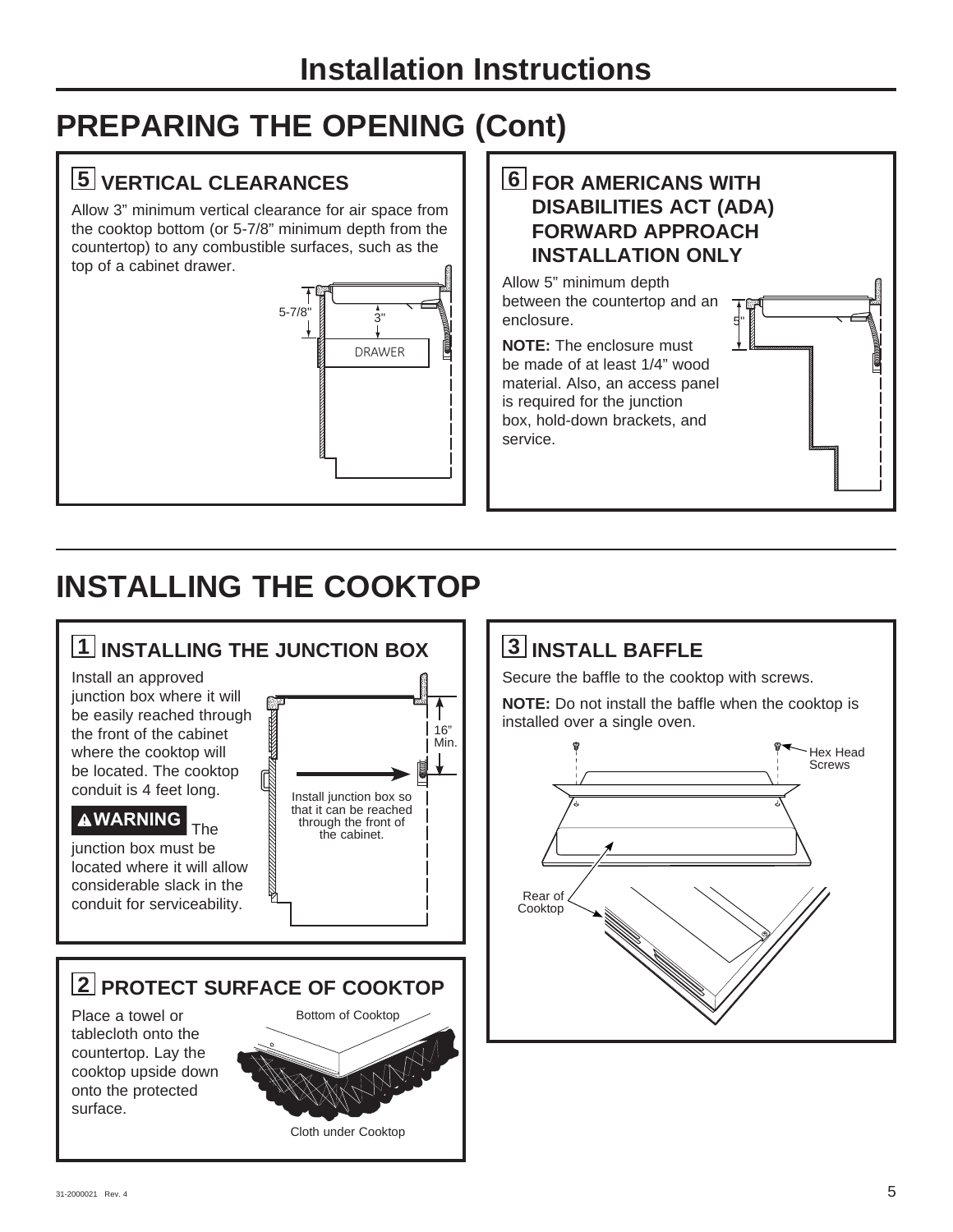# **INSTALLING THE COOKTOP (Cont)**

## **4 ATTACH FOAM TAPE**

Apply the foam tape around the outer edge of the glass. **Do not overlap the foam tape.**

Bottom of Cooktop Foam Tape a de la comparación de la comparación de la comparación de la comparación de la comparación de la comparación de<br>La comparación de la comparación de la comparación de la comparación de la comparación de la comparación de l Cooktop **Glass** 

## **5 MOUNTING PARTS**

Remove the hold down brackets and screws from the literature package.

Mounting Screw Screw the Hold Down Bracket 00000000000 to the side of the cooktop unit. Repeat for opposite side of cooktop.



### **Alternate Installation:**

You can order an alternate installation kit WB01X24570 with wing nuts and brackets by calling GE Appliances at 800.GE.CARES (800.432.2737). See diagram for instructions.

Open the cabinet door. Install the second screw through the bracket and tighten. Then tighten the first screw. Install thumbscrew until it touches the bottom of the countertop.



**IMPORTANT:** Turn the thumbscrew until it touches the bottom of the countertop. Do not overtighten.

## **6 INSERT COOKTOP INTO CUTOUT**

Insert the cooktop centered into the cutout opening. Make sure the front edge of the countertop is parallel to the cooktop. Make final check that all required clearances are met.



Attach Hold Down Brackets to cabinet.

### **NOTE FOR INSTALLING ABOVE A WALL OVEN:**

When installing the cooktop above a single wall oven, do not install the baffle. The wall oven will need to be removed during the cooktop installation and then re-installed into its space.

**IMPORTANT:** Maintain a minimum distance of 31-1/4" from the top surface of the countertop to the wall oven platform to ensure that the cooktop and wall oven do not interfere with each other (see picture).

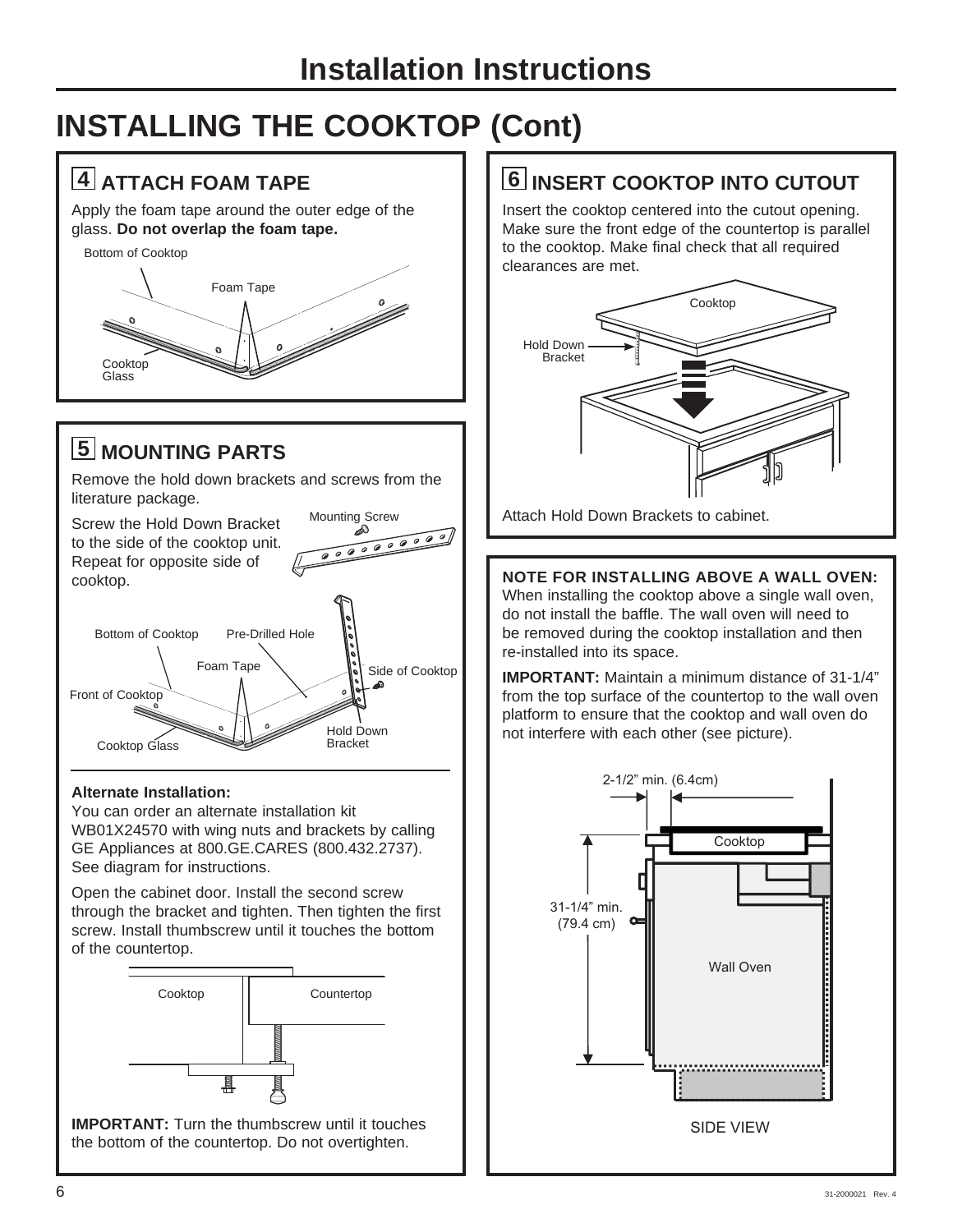# **ELECTRICAL CONNECTIONS**

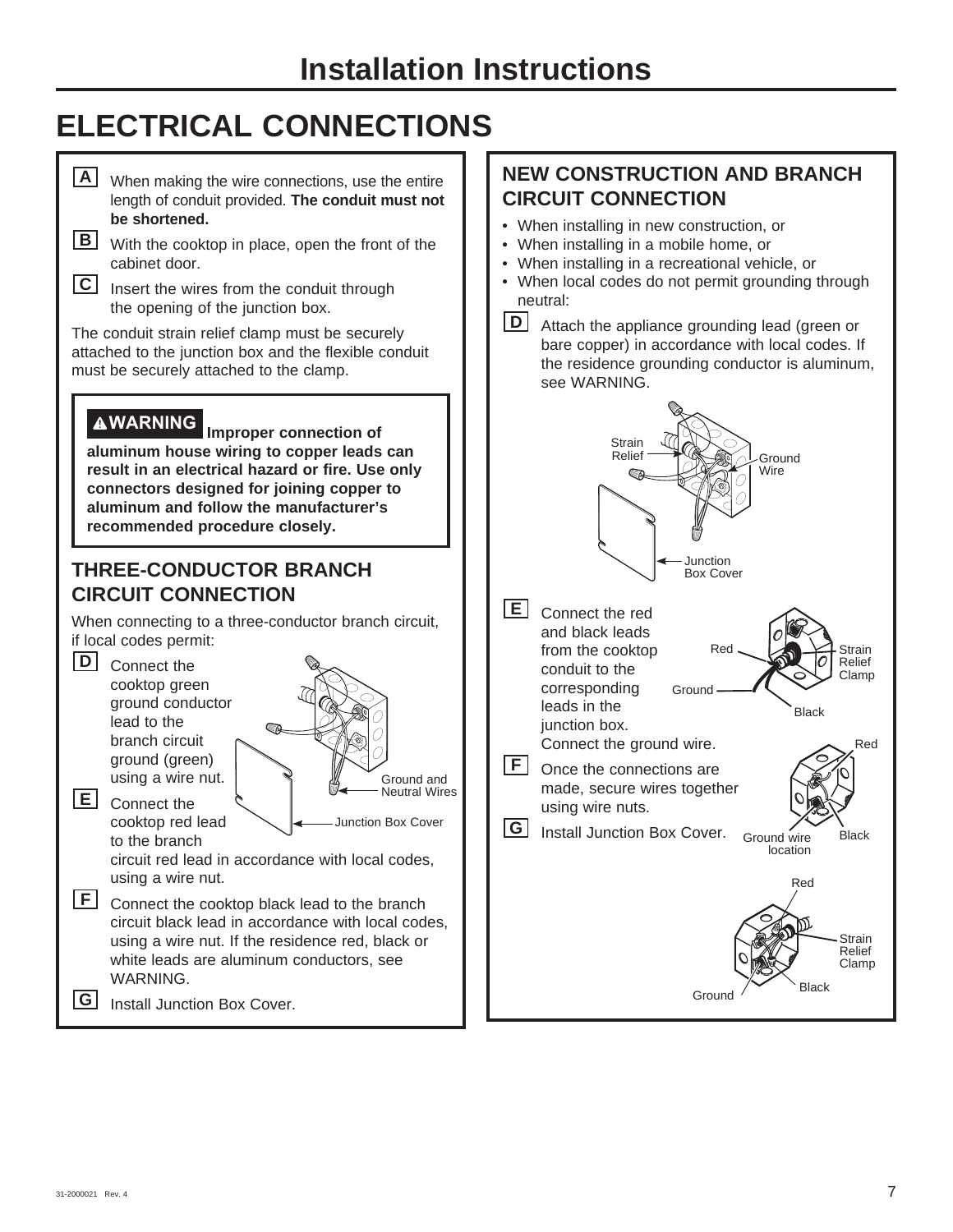# **CHECKLISTS**

## **1 PRE-TEST CHECKLIST**

**A** Remove all protective film, if present, and any stickers.

**B** Check to be sure that all wiring is secure and not pinched or in contact with moving parts.

**C** Check level of appliance.

**D** Check that the cooktop is properly grounded.

## **2 OPERATION CHECKLIST**

**A** Remove all items from the top of the cooktop surface.

**B** Turn on the power to the cooktop. (Refer to your Owner's Manual.) Verify that all surface burners operate properly.

**C** Check that the circuit breaker is not tripped nor the house fuse blown.

**D** Check that conduit is securely connected to the junction box.

### **NOTE TO ELECTRICIAN:**

**The power leads supplied with this appliance are UL recognized for connections to larger gauge household wiring. The insulation of these leads is rated at temperatures much higher than the temperature rating of household wiring. The current carrying capacity of a conductor is governed by the wire gauge and also the temperature rating of the insulation around the wire.**

### **NOTE: ALUMINUM WIRING**

- **WARNING IMPROPER CONNECTION OF ALUMINUM HOUSE WIRING TO THE COPPER LEADS CAN RESULT IN A SERIOUS PROBLEM.**
- **Splice copper wires to aluminum wiring using special connectors designed and UL approved for joining copper to aluminum and follow the manufacturer's recommended connector procedure closely.**

**NOTE: Wire used, location and enclosure of splices, etc., must conform to good wiring practice and local codes.**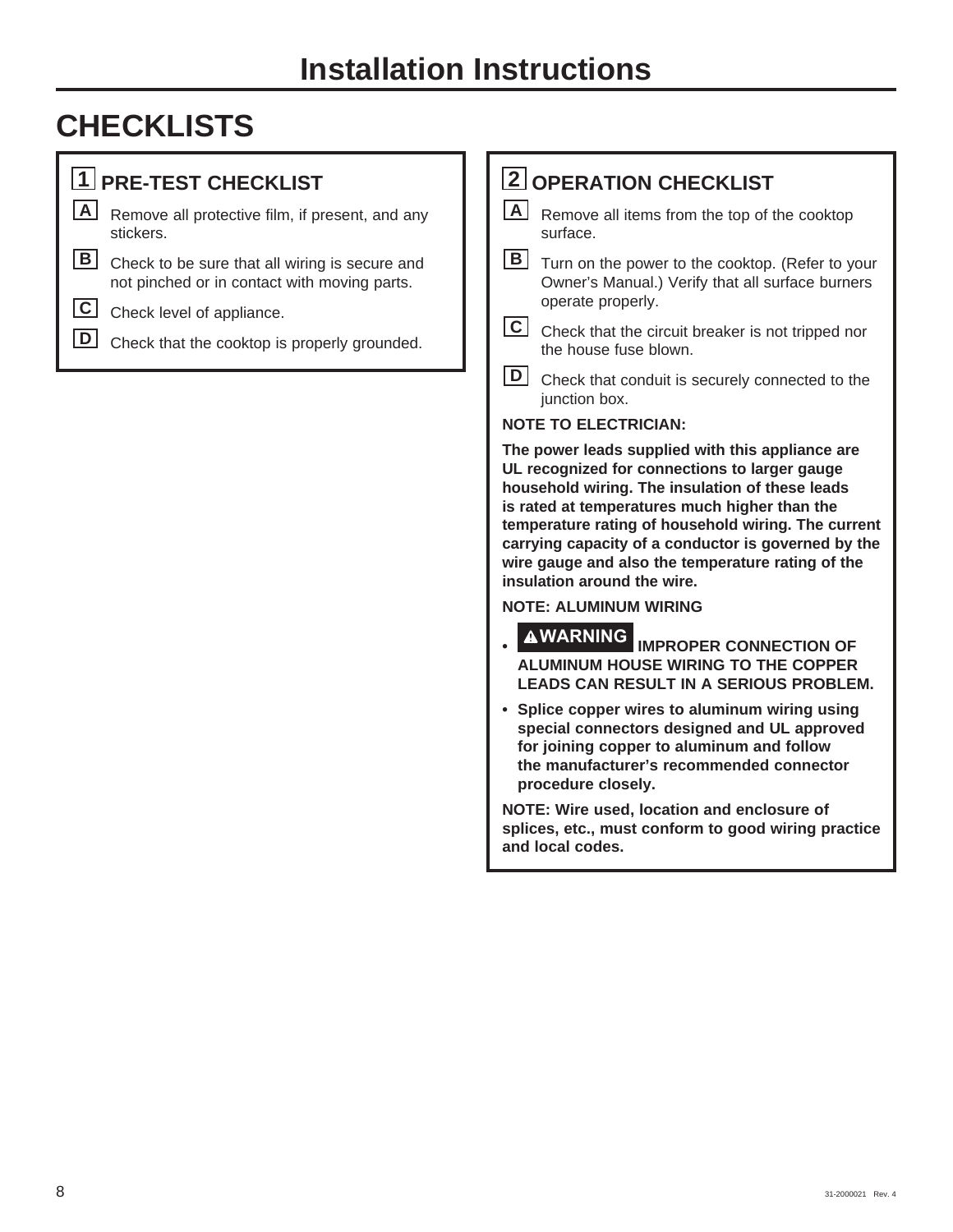## **Instrucciones Superficie de Cocción Eléctrica de instalación de 30 y 36" - Inducción**

### **¿Preguntas? Comuníquese con nosotros al 1.800.432.273 o visita GEAppliances.com. En Canadá, llame 1.800.561.3344 o visita GEAppliances.ca.**

### **ANTES DE COMENZAR**

**Lea estas instrucciones por completo y con detenimiento.**

- **IMPORTANTE —** Guarde estas instrucciones para el uso de inspectores locales.
- **IMPORTANTE —** Cumpla con todos los códigos y ordenanzas vigentes.
- **Nota al instalador** Asegúrese de dejar estas instrucciones con el consumidor.
- **Nota al consumidor** Conserve estas instrucciones para referencia futura.
- La Garantía no cubre las fallas del producto debido a una instalación incorrecta.

**ADVERTENCIA** Este artefacto debe tener una correcta conexión a tierra.

- **ATENCIÓN INSTALADOR** — TODAS LAS ESTUFAS DEBEN CONTAR CON CABLEADO DE CONEXIÓN PERMANENTE (CABLEADO DIRECTO) DENTRO DE UNA CAJA DE CONEXIONES APROBADA. EN ESTOS PRODUCTOS NO SE PERMITE LA CONEXIÓN DEL TIPO "ENCHUFE Y RECEPTÁCULO".
- La correcta instalación es responsabilidad del instalador y la garantía NO cubre las fallas del producto debido a una instalación incorrecta.
- Tenga en cuenta las opciones de reciclaje del material de embalaje de su electrodoméstico.



### Cinta de espuma WB06K5042



instalación alternativo WB01X24570

### **MATERIALES NECESARIOS**







Tuercas para cables Caja de conexiones (con clasificación para tamaño de conductos

Conector de Presión a 90º o Recto para Conductos de 1"

### **HERRAMIENTAS QUE PUEDE NECESITAR**



≣@

según los códigos eléctricos locales).

 $\overline{a}$ 



Destornillador Phillips

ಕ(‴∂ ഛ Llave de tuercas de 1/4"





Broca de perforadora de 1/8" o perforadora de mano



Regla

The contract of the contract of the contract of the contract of the contract of



### **ABERTURA DE LA MESADA**

Si instalará la superficie de cocción en un material de superficie sólida tal como granito, cuarzo o cualquier otra superficie sólida natural o sintética, we recomendamos que la abertura sea preparada por un instalador profesional de gabinetes o mesadas.

Las aberturas de las superficies de cocción de mesadas de madera o laminados de madera podrán ser preparadas usando una sierra de vaivén y un taladro eléctrico.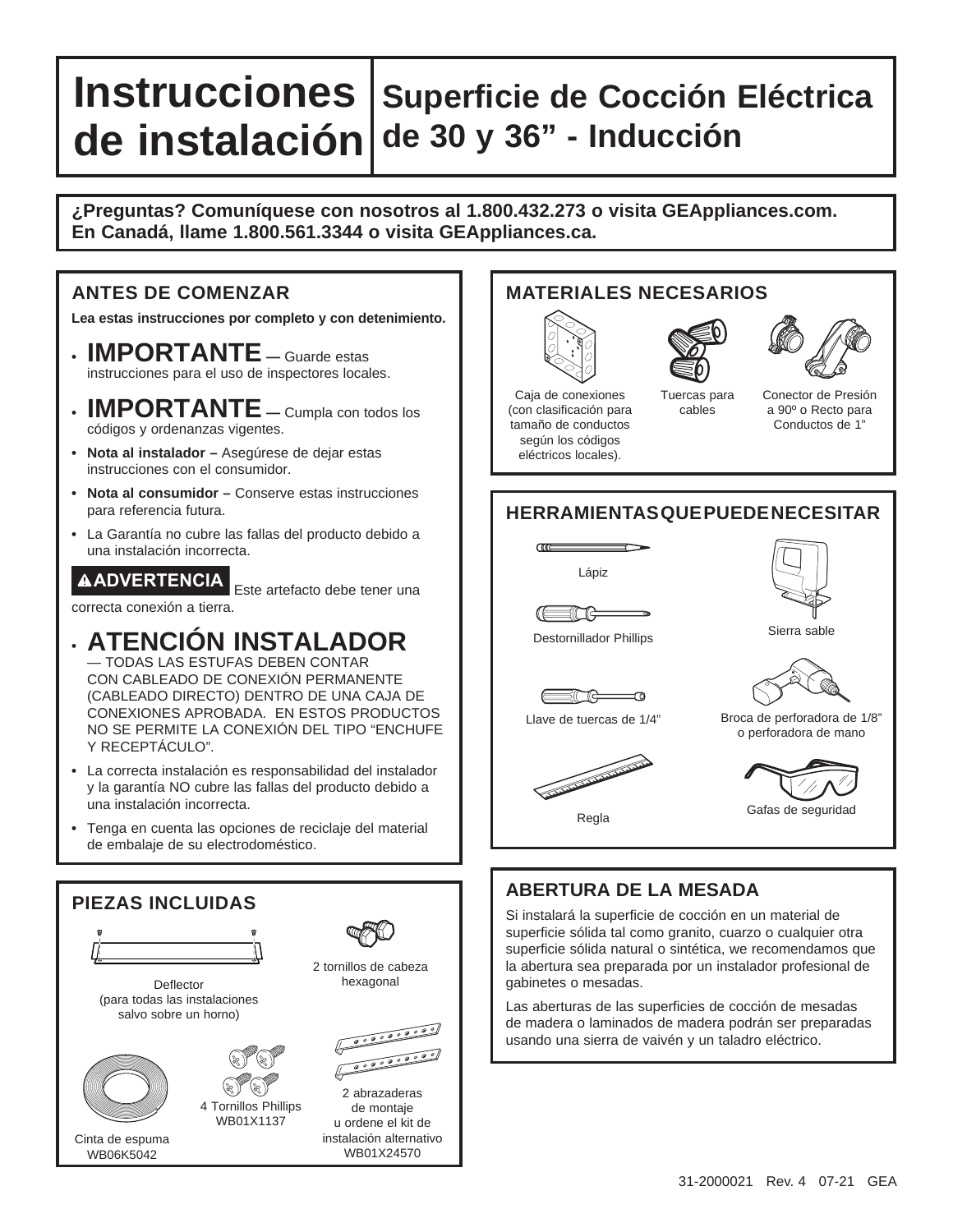# **INSTRUCCIONES DE SEGURIDAD IMPORTANTES**

### **PARA SU SEGURIDAD**

- Para seguridad personal, quite los fusibles o desconecte cortacircuitos antes de comenzar la instalación. No hacerlo puede provocar la muerte o una lesión personal grave.
- Verifique que un instalador o un técnico calificados instalen su estufa correctamente.
- A fin de eliminar el riesgo de quemaduras o incendios provocados por inclinarse sobre elementos de superficie calientes, debe evitarse la instalación de gabinetes sobre las unidades de superficie. Si se debe contar con un espacio de gabinetes, puede reducirse el riesgo mediante la instalación de una campana de cocina que sobresalga horizontalmente en 5" como mínimo por la parte inferior de los gabinetes. La instalación de gabinetes por encima de la estufa no debe superar una profundidad de 13".
- Verifique que los gabinetes y el revestimiento de las paredes ubicadas alrededor de la estufa puedan soportar las temperaturas (hasta 200°F) generadas por el anafe.
- La estufa debe tener un fácil acceso y debe contar con iluminación natural durante el día.
- Siempre desconecte el servicio eléctrico antes de reparar o arreglar la estufa. Esto puede realizarse desconectando los fusibles o el cortacircuitos . No hacerlo puede provocar una descarga peligrosa o fatal. Sepa donde se encuentra el interruptor de desconexión principal. Si no lo sabe, consulte a su electricista.

### **REQUERIMIENTOS ELÉCTRICOS**

Este artefacto debe abastecerse con el voltaje y frecuencia adecuados y debe conectarse en un circuito derivado individual con correcta conexión a tierra, protegido por un cortacircuitos o fusible de tiempo retardado, como se señala en la placa de nombre y en el siguiente cuadro.

Utilice la tabla de abajo para determinar la protección de circuito dedicado mínima recomendada:

| Clasificación<br>de KW 240V | Clasificación<br>de KW 208V | Tamaño de circuito<br>recomendado<br>(dedicado) |
|-----------------------------|-----------------------------|-------------------------------------------------|
| ≤4.8 KW                     | $\leq$ 4.1 KW               | 20 Amp                                          |
| 4.9 KW-7.2 KW               | 4.2 KW-6.2 KW               | 30 Amp                                          |
| 7,3 KW-9,6 KW               | 6,3 KW-8,3 KW               | 40 Amp                                          |
| 9,7 KW-12,0 KW              | 8,4 KW-10,4 KW              | 50 Amp                                          |

Recomendamos que un electricista calificado conecte el cableado eléctrico y efectúe las conexiones de su estufa anafe. Después de la instalación, solicite al electricista que le muestre donde se encuentra la desconexión principal de la estufa.

El cableado debe cumplir con el Código Eléctrico Nacional y con todos los códigos eléctricos locales. Usted puede obtener una copia del Código Eléctrico Nacional ANSI/ NFPA No. 70 - última edición escribiendo a:

National Fire Protection Association

Batterymarch Park

Quincy, MA 02269

El cableado de la estufa está aprobado sólo para conexiones de cables de cobre, y si tiene cableados doméstico de aluminio, usted debe utilizar conectores aprobados por UL para unir cobre con aluminio.

Debe utilizarse un sistema eléctrico de 60 hercios, 208/240 VAC de tres conductores y dos hilos. No se necesita un cable blanco (neutral) para esta unidad. La placa de cocción deberá ser instalada en un circuito que no supere los 125 VAC nominales a tierra.

Consulte el rótulo sobre su estufa para conocer la clasificación en kilovatios de su estufa.

Estas mesadas requieren un servicio de 40 amperes para unidades de 30", y un servicio de 50 amperes para unidades de 36".

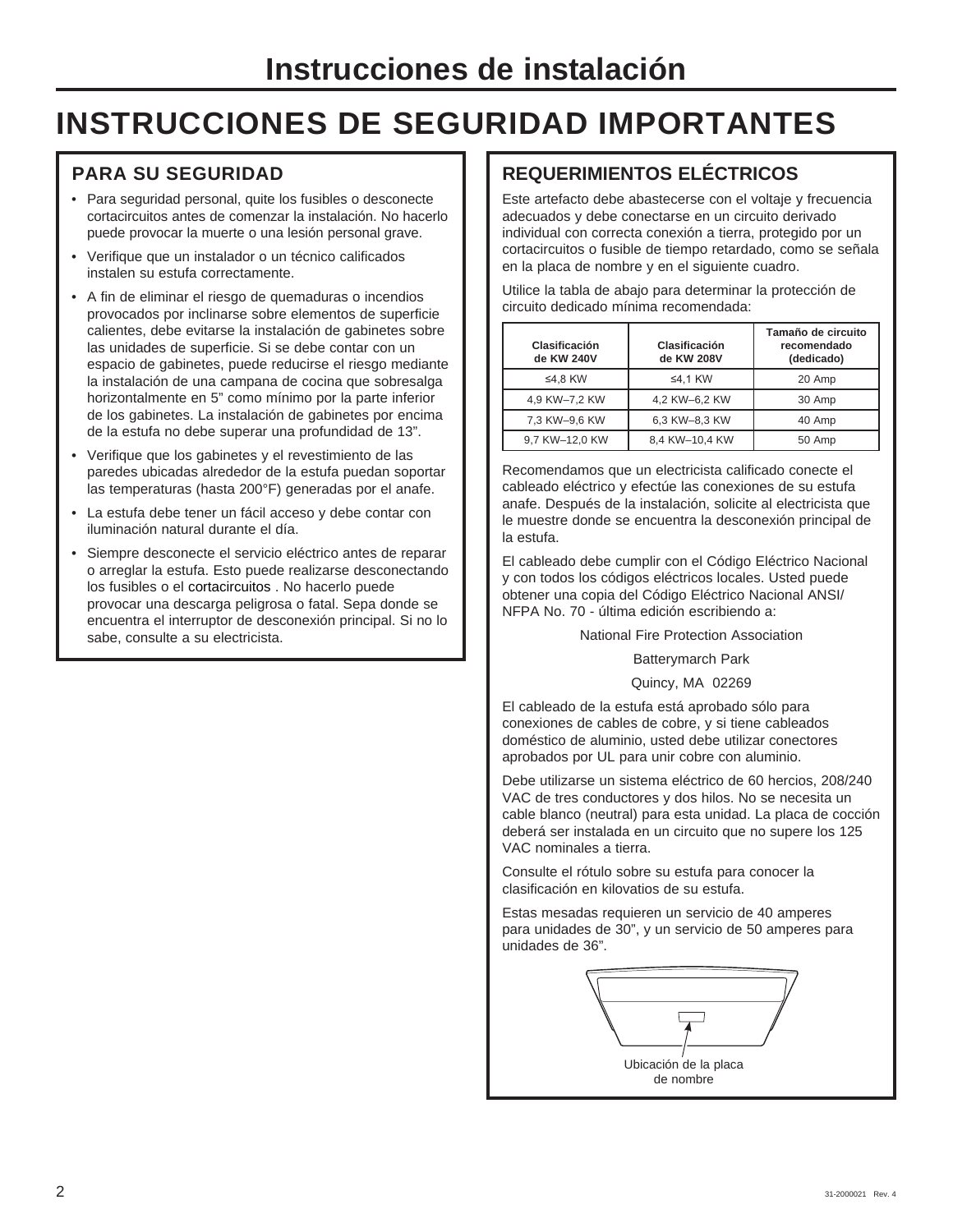# **LISTA DE CONTROL PRE-INSTALACIÓN**

### **ANTES DE COMENZAR**

**ADVERTENCIA La energía eléctrica de la línea de abastecimiento de la estufa debe estar desconectada mientras se realizan las conexiones. No hacerlo puede provocar la muerte o una lesión personal grave.** 

**A** Cuando realice una abertura para la estufa, verifique que la parte interna del gabinete y la estufa no interfieran entre sí. (Ver sección sobre la preparación de la abertura).

**B** Quite los materiales de embalaje y el paquete con información sobre el producto de la estufa antes de comenzar la instalación.



**C** Asegúrese de colocar todo el material de información, el Manual de Usuario, las Instrucciones de instalación, etc. en un lugar seguro para referencia futura.

| D Asegúrese de contar con todas las herramientas y |
|----------------------------------------------------|
| materiales que necesita antes de comenzar la       |
| instalación de la estufa.                          |

**E** Su hogar debe contar con el servicio eléctrico adecuado necesario para un uso seguro y adecuado de la estufa. (Ver la sección sobre requerimientos eléctricos).

| E cuando instale la estufa en su hogar, asegúrese que<br>todos los códigos y ordenanzas se cumplan al pie de |
|--------------------------------------------------------------------------------------------------------------|
| la letra.                                                                                                    |

| G Verifique que el revestimiento de las paredes, la |
|-----------------------------------------------------|
| mesada y los gabinetes ubicados alrededor de la     |
| estufa puedan soportar el calor (hasta 200°F)       |
| generado por la estufa.                             |

### **H Instalación de la superficie de cocción en combinación con otros productos.** Ambos productos deben ser instalados de acuerdo con sus instrucciones de instalación específicas del producto.

Se deben tener en consideración los requisitos y ubicaciones eléctricas específicas:

### Sobre uno o dos hornos de pared:

 • Sólo ciertos modelos pueden ser instalados sobre los hornos de pared. El horno de pared y la superficie de cocción tendrán ambos una etiqueta que indique cuáles modelos están aprobados para uso combinado.

Sobre el Microondas:

 • Para instalar un microondas debajo de una superficie de cocción, consulte las instrucciones de instalación del horno microondas. Para conocer la dimensión vertical de la superficie de cocción, consulte la sección de Dimensiones Aproximadas de la Superficie de Cocción.

 En combinación con la ventilación telescópica descendente:

- Para instalar una ventilación detrás de la superficie de cocción, consulte las instrucciones de la ventilación telescópica descendente.
- La mesada debe contar con una superficie profunda y plana para ubicar la instalación combinada de la superficie de cocción y la ventilación.
- Deje un espacio de 12" entre los puertos de entrada de aire en la parte inferior de la unidad.

Sobre un cajón para calentar:

 • Para instalar un cajón para calentar debajo de una superficie de cocción, consulte las instrucciones de instalación del cajón para calentar. Para conocer la dimensión vertical de la superficie de cocción, consulte la sección de Dimensiones Aproximadas de la Superficie de Cocción

**I** Kit de Montaje al Ras de Monogram

 • Si su intención es montar la placa de cocción al ras de la mesada, ordene el número de kit JXFLUSH1. El kit de montaje al ras provee instrucciones de recorte complementarias para montar el producto al ras de la mesada.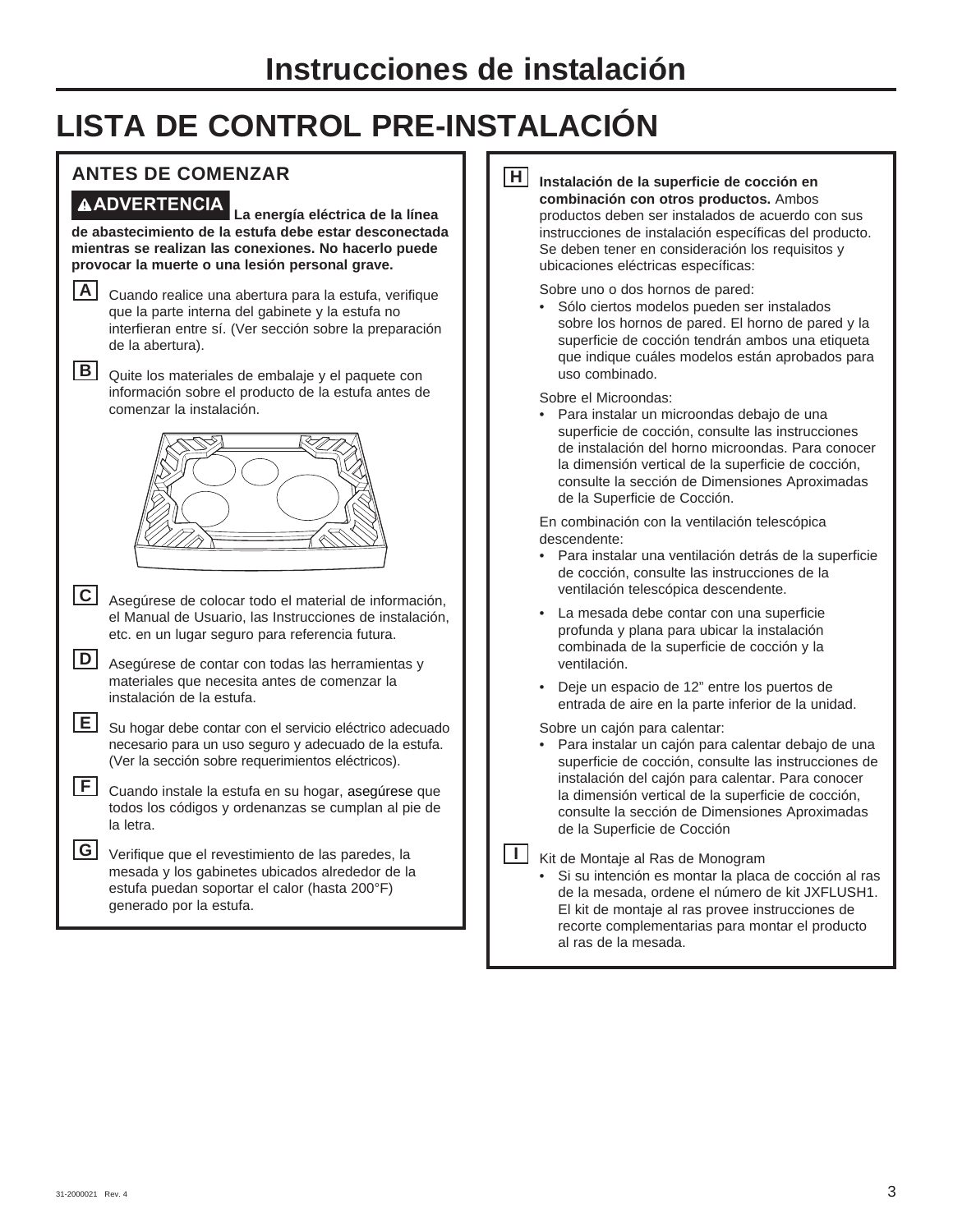# **CÓMO PREPARAR LA ABERTURA**

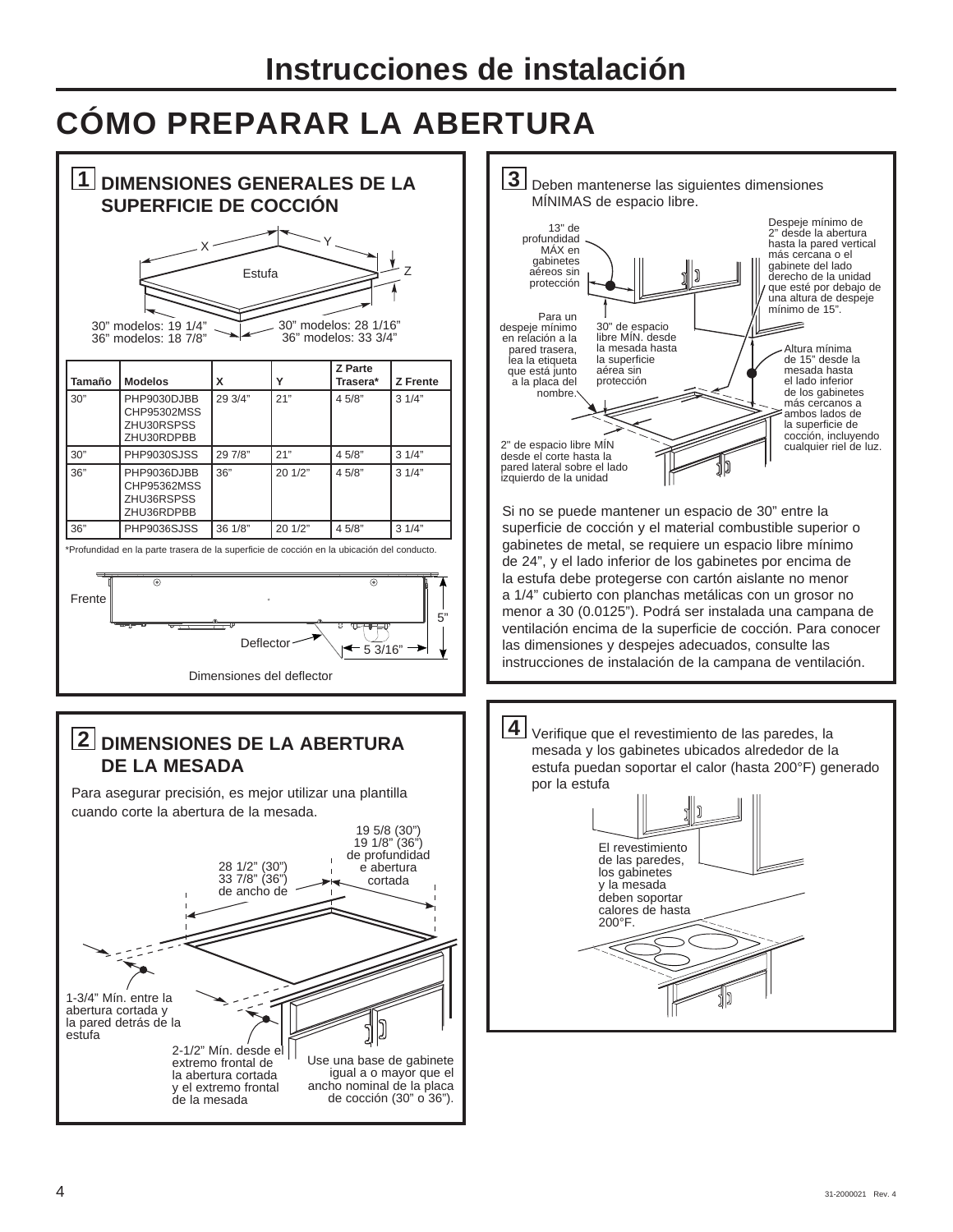# **CÓMO PREPARAR LA ABERTURA (Cont)**

## **5 ESPACIOS LIBRES VERTICALES**

Deje un espacio vertical mínimo de 3" para que haya un espacio de aire desde la parte inferior de la superficie de cocción. (o una profundidad mínima de 5-7/8" desde la mesada) hasta cualquier superficie combustible, tal como la parte superior del cajón de un gabinete.



### **6 INSTALACIÓN POR DELANTE ÚNICAMENTE DE ACUERDO CON LA LEY DE ESTADOUNIDENSES CON INCAPACIDADES (ADA)**

5"

Deje un espacio vertical de por lo menos 5" entre la mesada y la cubierta.

**NOTA:** La cubierta deberá estar hecha de madera de 1/4". Además, se requiere un panel de acceso para la caja de conexiones , los soportes de los costados, y el servicio técnico.

# **CÓMO INSTALAR EL ANAFE**

### **1 INSTALACIÓN DE LA CAJA DE CONEXIONES** Instale una caja de conexiones aprobada en un lugar de fácil acceso a través del frente del gabinete en donde pueda colocarse la estufa. El conducto de la estufa tiene 4 pies de longitud. **ADVERTENCIA** La caja de conexiones debe localizarse en donde el conducto esté lo suficientemente flojo para permitir que se le dé servicio. **2 PROTEJA LA SUPERFICIE DEL ANAFE** Coloque una toalla o mantel sobre la mesada. Apoye la placa de cocción al revés sobre la superficie protegida. Instale la caja de conexiones de modo que pueda alcanzarse a través del frente del gabinete. 16" Mín. Parte inferior de la estufa Parte **Trasera** de la Placa de Cocción

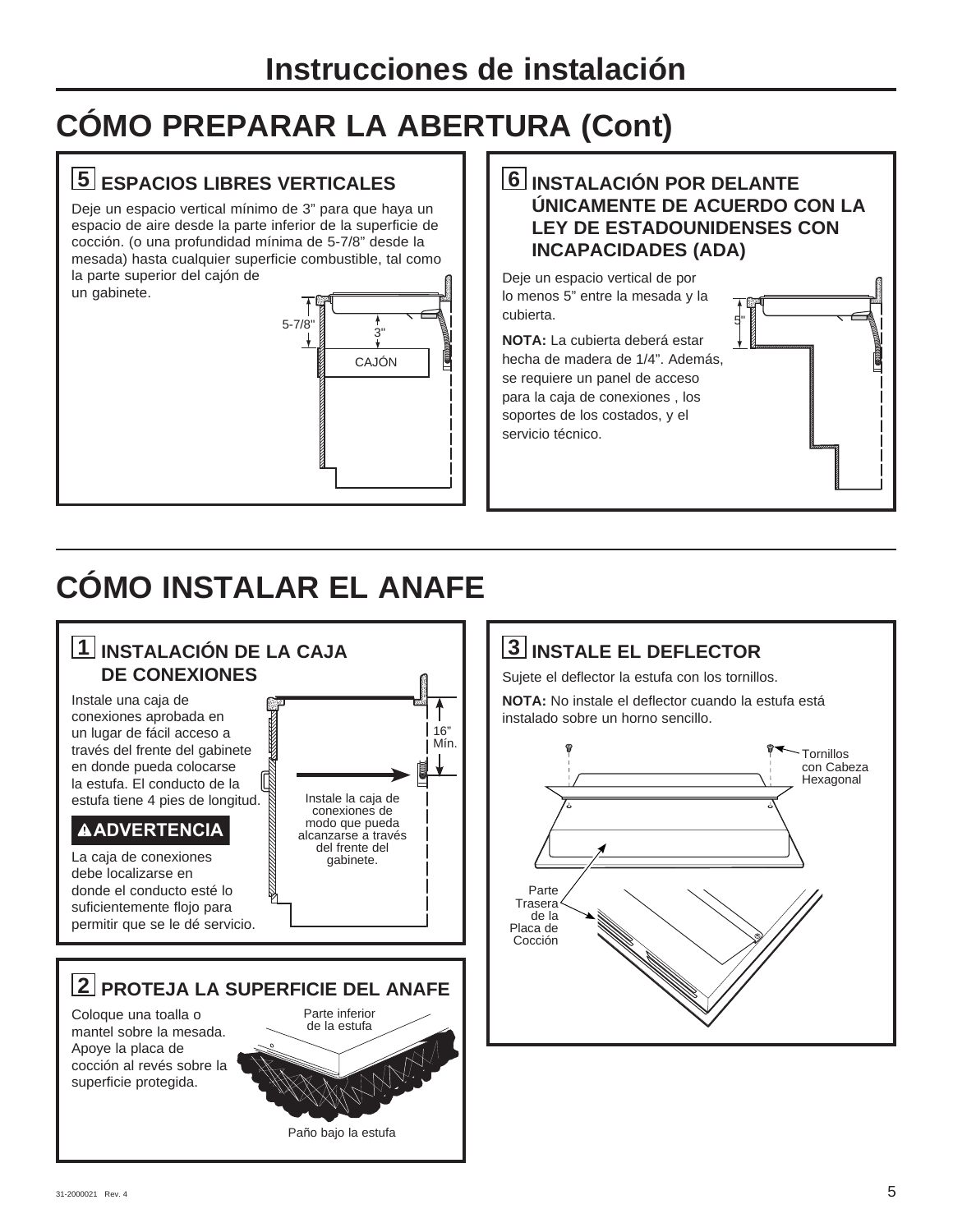# **CÓMO INSTALAR EL ANAFE (Cont)**

## **4 COLOQUE CINTA DE ESPUMA**

Aplique la cinta de espuma alrededor de los extremos exteriores del vidrio. **No superponga la cinta de espuma.**

Parte inferior del anafe Cinta de espuma e de la provincia de la companya de la companya de la companya de la companya de la companya de la companya de<br>La companya de la companya de la companya de la companya de la companya de la companya de la companya de la co Vidrio del anafe

## **5 PIEZAS MONTABLES**

Saque las abrazaderas de montaje y tornillos del empaque con material impreso.



### **Instalación Alternativa:**

Usted puede ordenar un kit de instalación alternativa WB01X24570 con tuercas mariposa y soportes llamando a GE Appliances al 800.GE. CARES (800.432.2737). Para acceder a instrucciones, consulte el diagrama.

Abra la puerta del gabinete. Instale el segundo tornillo a través del soporte y ajuste. Luego ajuste el primer tornillo. Instale el tornillo de mariposa hasta que toque la parte inferior de la mesada.



**IMPORTANTE:** Gire el tornillo de mariposa hasta que toque la parte inferior de la mesada. No ajuste de más.

### **6 INSERTE LA SUPERFICIE DE COCCIÓN EN EL ENCASTRE**

Inserte la estufa centrada en el área cortada. Asegúrese de que el borde frontal del mostrador esté paralelo con respecto a la estufa. Asegúrese de verificar al final que todos los espacios especificados hayan sido respetados.



Adhiera los Soportes al gabinete.

**NOTA PARA LA INSTALACIÓN SOBRE UN HORNO DE PARED:** Al instalar la superficie de cocción sobre un horno de pared simple, no instale el deflector. El horno de pared deberá ser retirado durante la instalación de la superficie de cocción e instalado nuevamente en su espacio.

**IMPORTANTE:** Mantenga una distancia mínima de 31 ¼" desde la superficie superior de la mesada hasta la plataforma del horno de pared, a fin de asegurar que la superficie de cocción y el horno de pared no interfieran uno con el otro (vea la figura).

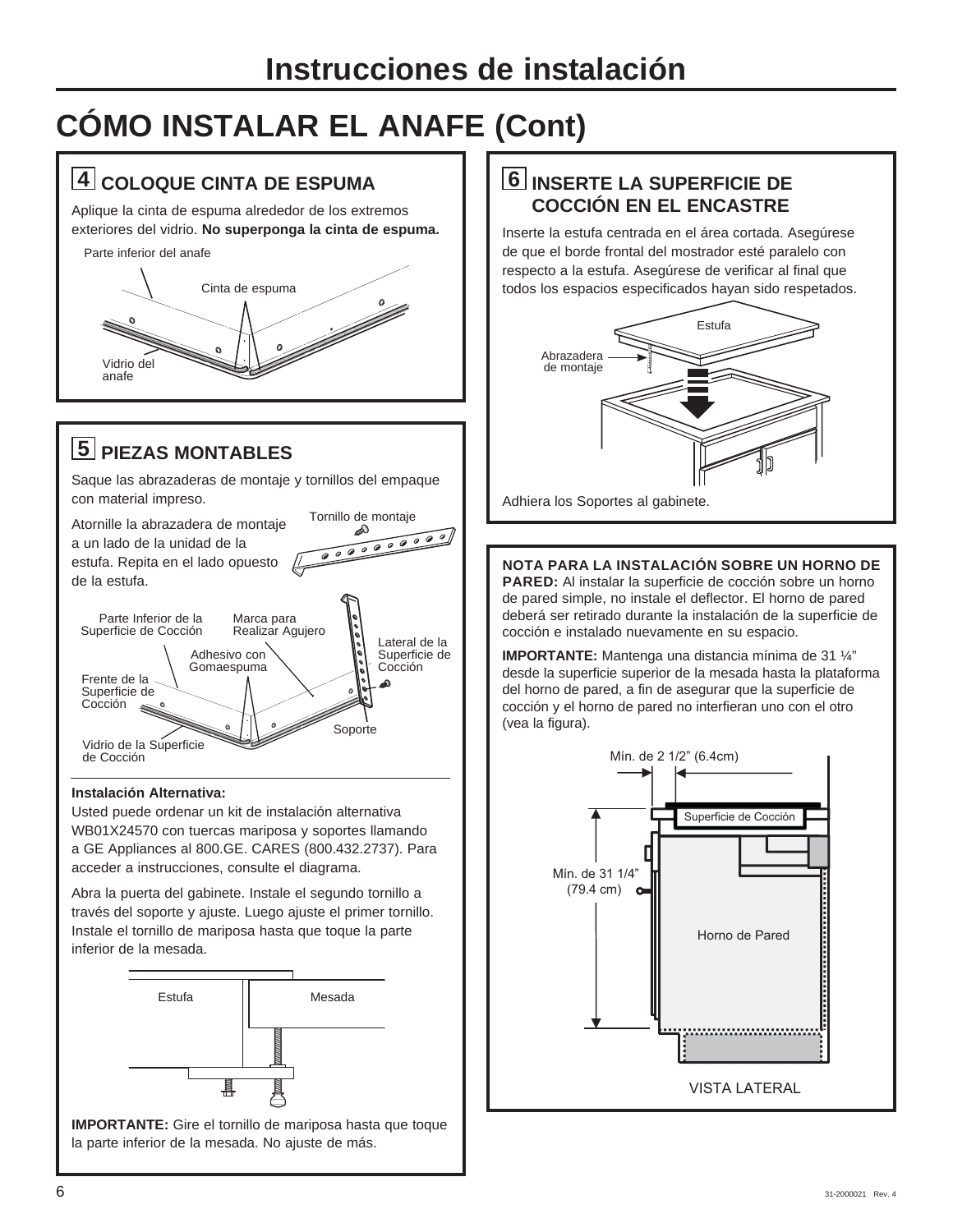# **Instrucciones de instalación**

# **CONEXIONES ELÉCTRICAS**